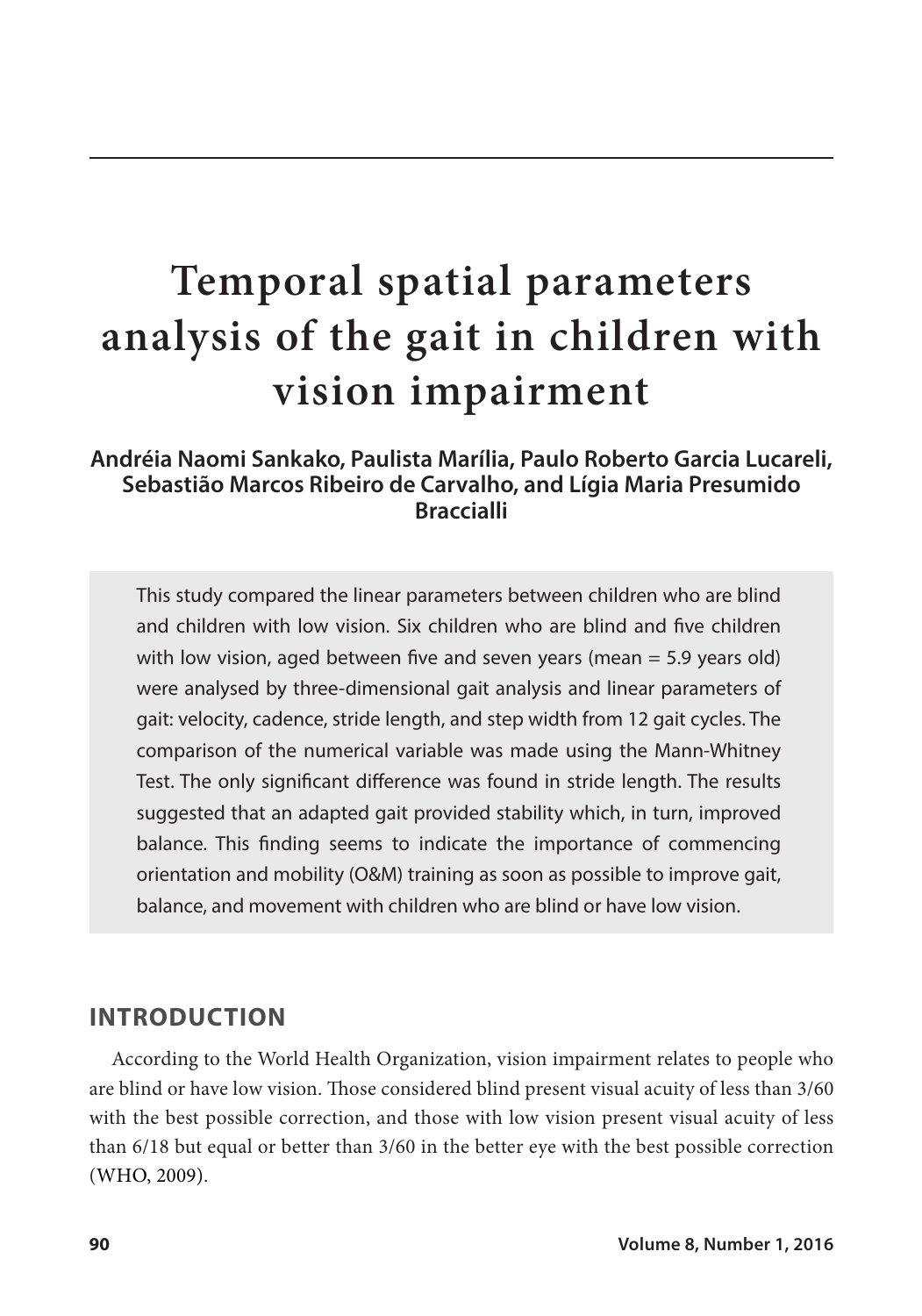Vision plays an important role in locomotion. For example, vision is essential in the development of anticipation strategies, to promote the necessary physical adjustment needed for moving across varying surface types, and to plan routes to reach desired destinations (Kuyk, et al., 2004).

In the absence or lack of vision, other remaining and intact systems will be responsible for capturing sensory information from around an individual's environment (Navarro, Fukujima, Fontes, Matas, & Prado, 2004). However, these systems have limitations and the information obtained by them cannot be as precise as the visual system (Patla, 1997). Thus, one of the greatest challenges for children with vision impairment is to move around safely and independently in various types of environments. The total or partial absence of vision can alter the biomechanics of gait in three ways including: (i) alteration in step length, (ii) deficit of balance, and (iii) protective reactions (Aust, 1987).

In addition, children with low vision present an alteration of the functional capacity of their vision which is caused by several isolated or associated factors such as low visual acuity, a significant reduction of visual field, cortical and/or sensitivity to alterations of contrast (Bruno & Mota, 2001). Therefore, these children need to learn to use their residual vision and other intact senses to make their daily life and school activities accessible and easier (Albert, 2010; Sánchez, 1994). The use of residual vision in children with low vision could be improved by orientation and mobility (O&M) training that might positively impact locomotion and motor performance.

In the past, little importance was given to the need for psychomotricity stimulation in children with low vision. Unlike children who are blind, children with low vision had residual vision, and therefore, it was believed that they would not experience problems in their psychomotor development (Sánchez, 1994). However, after several studies suggested that psychomotor problems impeded development, psychomotor stimulation was included in the rehabilitation process of people with low vision through O&M (Bruno & Mota, 2001; Revuelta & López, 2004; Sánchez, 1994). Initially, psychomotor stimulation was used only for adults and adolescents (Sánchez, 1994). Today, the importance of psychomotor stimulation via O&M for children with vision impairment is well known and should commence as early as possible to encourage important motor patterns like independent gait. Some authors reported a delay in acquisition of gait in children with vision impairment (Revuelta & López, 2004; Sánchez, 1994) and described their gait as a "shuffling gait" with short steps, limited rotation of the trunk and pelvis, an absence of arm swing, with a flexion of the knees and a wide step width (Aust, 1987; Sankako, Lucareli, de Carvalho, & Braccialli, 2014).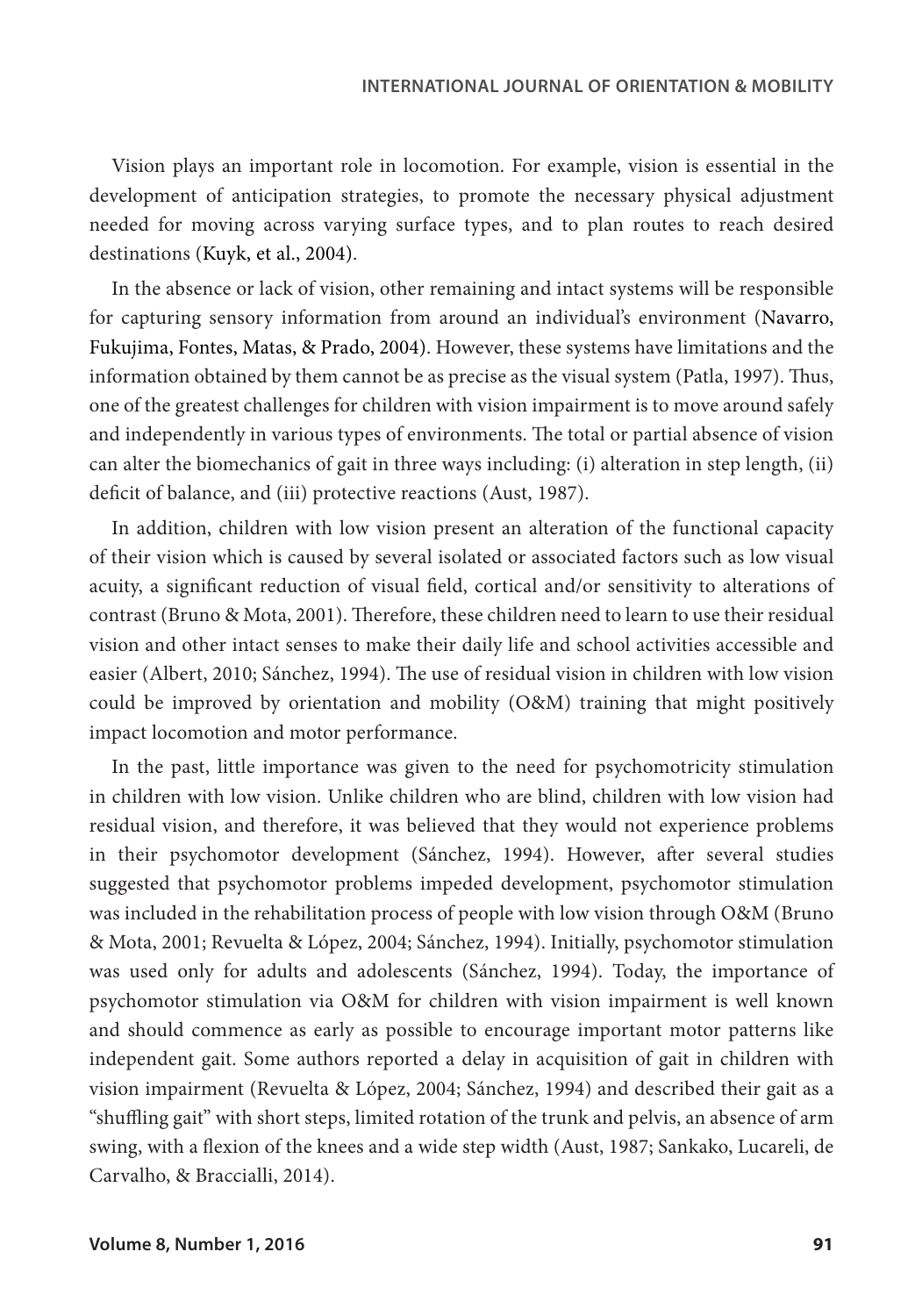Knowledge of the gait characteristics in children with vision impairment and of the influence that residual vision can bring to the variables of the gait can assist with a planned rehabilitation process to improve locomotion. However, no studies have been identified that analysed the gait in children with vision impairment, or which have compared the gait of individuals who are blind or have low vision by kinematics.

This study aims to compare the linear parameters of gait in children who are blind to those with low vision. This study was submitted to the Research Ethics Committee of the Faculdade de Filosofia e Ciências, UNESP, in Marília, São Paulo state, Brazil, and approved through protocol # 2777/2007.

### **METHOD**

#### *Participants*

The researchers contacted a rehabilitation centre where people with vision impairment attend. At the time of contact, 20 children with vision impairment had been undertaking long-term (many years) rehabilitation at the centre that also included mobility training. The mobility training involved the children learning to use their vision effectively while walking safely through environments. With parental signed consent all 20 children were considered for participation in the study.

The participation inclusion criteria were: to have an independent gait pattern, and an absence of other neuromuscular or musculoskeletal disorders that altered gait pattern. All children were evaluated by a physiotherapist and 11 children met the inclusion criteria.

Of the 11 children, six were blind and had a mean age of  $6.17 \pm 0.75$  years (4 males and 2 females), and a mean height of  $1.23 \pm 0.07$  metres. These children commenced O&M training at a mean age of  $21.5 \pm 09/13$  months. The five children with low vision had a mean age of 5.6  $\pm$  0.8 years (1 male and 4 females), and a mean height of 1.14  $\pm$  0.06 metres. These children commenced O&M training at a mean age of  $41.8 \pm 20.52$  months (Table 1).

#### *Instruments and materials*

These included eight cameras with optoelectric motion capture systems (Motion Analysis Corporation, Santa Rosa CA), a computer with a specialised board for movement analysis – MIDAS (Motion Analysis Corporation, Santa Rosa, CA) – DATASTATION, computer Intel Core Duo – WORKSTATION, *Evart* 5.0 and *Orthotrack* 6.2 – (Motion Analysis Corporation, Santa Rosa, CA), reflective markers, and a toy piano.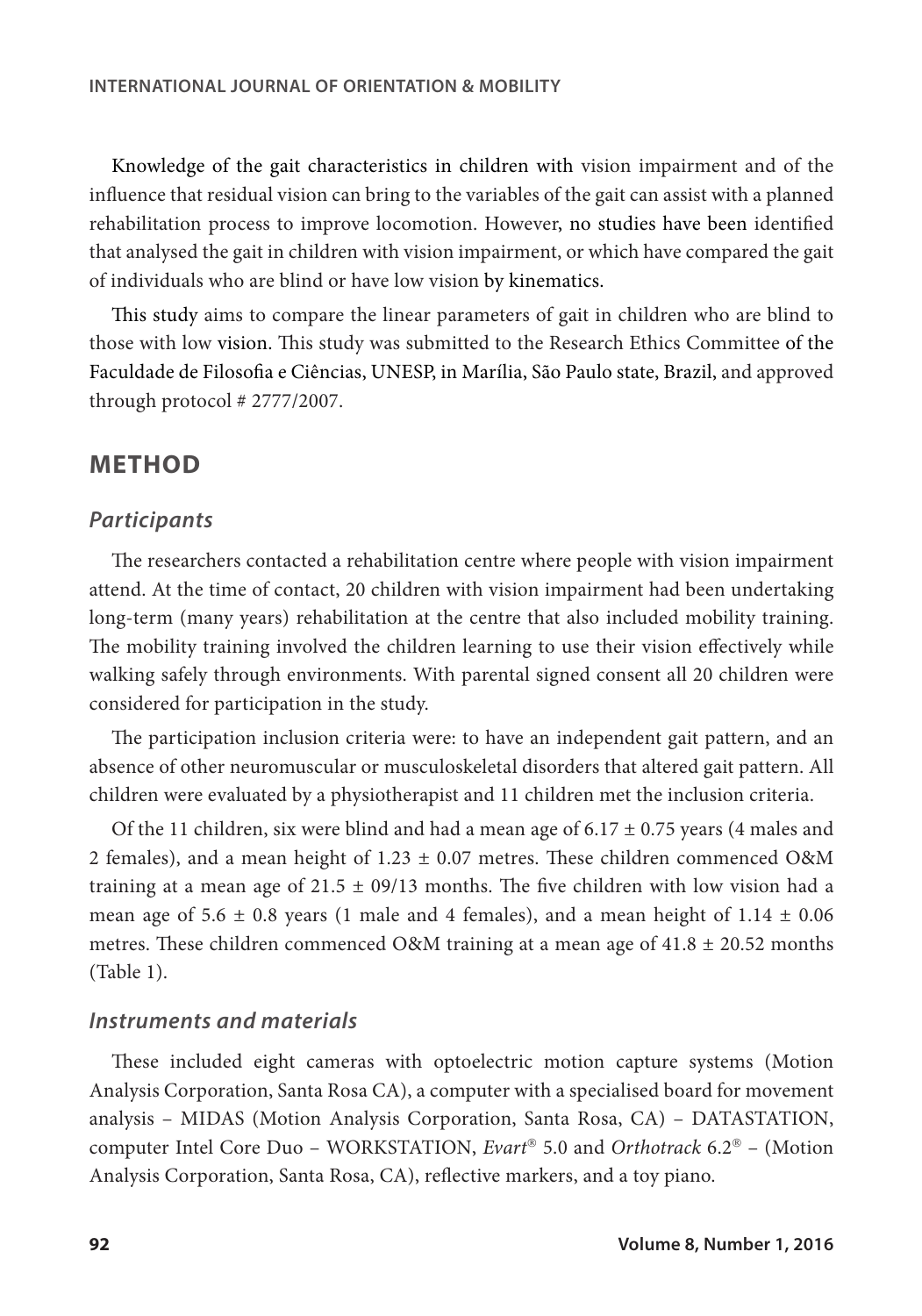| Table 1.<br>Characteristics of participants. |                   |             |                    |        |                                               |  |  |  |  |  |  |
|----------------------------------------------|-------------------|-------------|--------------------|--------|-----------------------------------------------|--|--|--|--|--|--|
| Participants                                 | Vision impairment | Age (years) | Height<br>(metres) | Gender | Age at the<br>beginning<br>of O&M<br>training |  |  |  |  |  |  |
| P1                                           | Blind             | 7           | 1.31               | Male   | 19 months                                     |  |  |  |  |  |  |
| P <sub>2</sub>                               | Blind             | 5           | 1.12               | Male   | 10 months                                     |  |  |  |  |  |  |
| P <sub>3</sub>                               | Blind             | 6           | 1.25               | Female | 14 months                                     |  |  |  |  |  |  |
| P <sub>4</sub>                               | Blind             | 6           | 1.28               | Male   | 21 months                                     |  |  |  |  |  |  |
| P <sub>5</sub>                               | Blind             | 7           | 1.20               | Male   | 47 months                                     |  |  |  |  |  |  |
| P <sub>6</sub>                               | Blind             | 6           | 1.20               | Female | 18 months                                     |  |  |  |  |  |  |
| P7                                           | Low Vision        | 5           | 1.08               | Female | 17 months                                     |  |  |  |  |  |  |
| P <sub>8</sub>                               | Low Vision        | 5           | 1.10               | Male   | 49 months                                     |  |  |  |  |  |  |
| P <sub>9</sub>                               | Low Vision        | 6           | 1.18               | Female | 71 months                                     |  |  |  |  |  |  |
| P <sub>10</sub>                              | Low Vision        | 7           | 1.22               | Female | 29 months                                     |  |  |  |  |  |  |
| P11                                          | Low Vision        | 5           | 1.10               | Female | 43 months                                     |  |  |  |  |  |  |

**Table 1.** Characteristics of participants.

#### *Experimental protocol*

The participants were barefoot and wearing swimsuits. A total of 29 reflective markers were placed on specific anatomical landmarks according to the Helen Hayes Marker set (Davis, Õunpuu, Tiburski, & Gage, 1991).

The dimensions of the area designated for testing participants' gait was  $5.0 \times 7.0$  metres. Around the testing area, eight cameras were attached to the walls so that the entire area could be monitored. Before each data collection period the gait analysis system was calibrated (static and dynamic) in accordance with the manufacturer's instruction. Data collection did not begin until the error for finding the centre of each marker was inferior to 1 millimetre in accordance with the protocol for gait analysis (Sankako, Lucareli, de Carvalho, & Braccialli, 2014).

Participants were informed about the data collecting procedures. Then orientation training occurred so that participants were able to walk in a reasonably straight line through the testing area. To assist straight line walking an audio track (music) was played that participants followed from the start of the testing area to the end (Brasil, 2003).

At the commencement of data collection, each participant was positioned half a metre behind the start area designated for performing the gait so that the 'usual stride' could be measured once data collection began. During testing participants did not use a cane or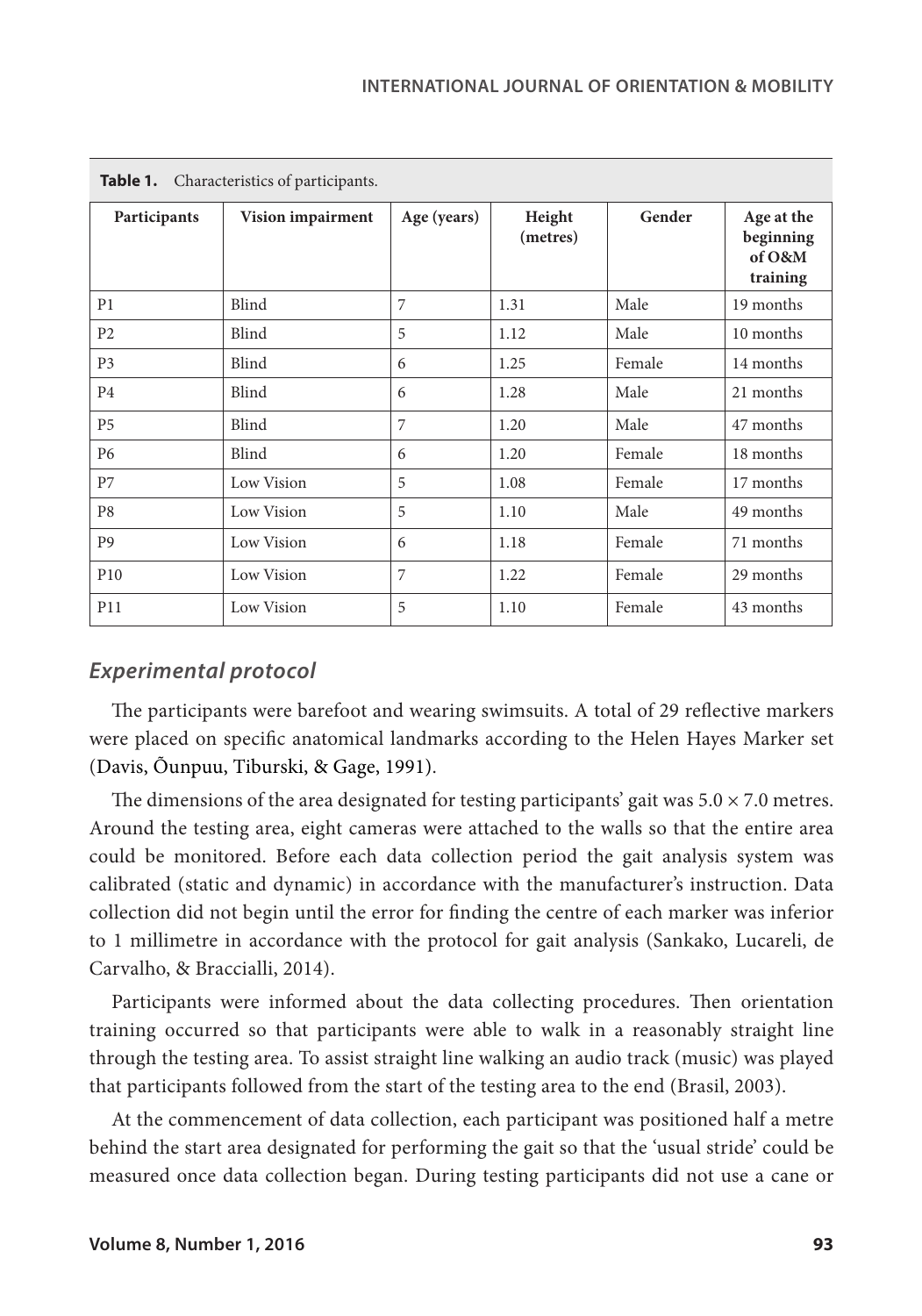any other aid to assist their gait. Participants were directed to walk in their usual manner, to start walking when the music started, and to stop only when the researcher said "stop", which occurred at the end of the testing area. This procedure was repeated per participant for a total of 12 gait cycles. There was silence during data collection so that participants could follow the audio track.

## **DATA ANALYSIS**

The recording and three-dimensional reconstruction was made by the software *Evart*. Based on the biomechanical model employed in the software *Orthotrack*<sup>®</sup> it was possible to obtain kinematical parameters for analysis (Davis, Õunpuu, Tiburski, & Gage, 1991).

The mean values, standard deviation, minimum value, median, and maximum value of temporal spatial parameters of the gait: velocity, cadence, stride length, and step width were exported to the ASCII archives by the *Orthotrack®* software and calculated in the SPSS 13.0 for each group, i.e., children who were blind or had low vision. A total of 12 gait cycles were used. The comparison between the numerical variables according to the group (blind x low vision) was performed by the Mann-Whitney test (Armitage & Berry, 1997). For all the tests p< 0.05 level for significance was used.

#### **RESULTS**

Table 2 presents the values of mean, standard deviation (DS), median, minimum, and maximum values of the velocity (m/s), cadence (steps/minute), stride length (m), and step width (m) for each group analysed, and the comparison between the groups in each variable, using the Mann-Whitney statistical test.

Significant differences were found only in the stride length between the children who were blind or had low vision. The children who were blind exhibited a narrower stride length than the children with low vision.

#### **DISCUSSION**

This study compared the temporal spatial parameters of the gait in children who were either blind or had low vision. The results indicated that there was a significant difference only in stride length.

One factor that appears to influence stride length is that of the individual's height, so the taller the individual, the wider the stride length (Inman, Ralston, & Todd, 1998). However, in this study, even though the mean height of the children who were blind was greater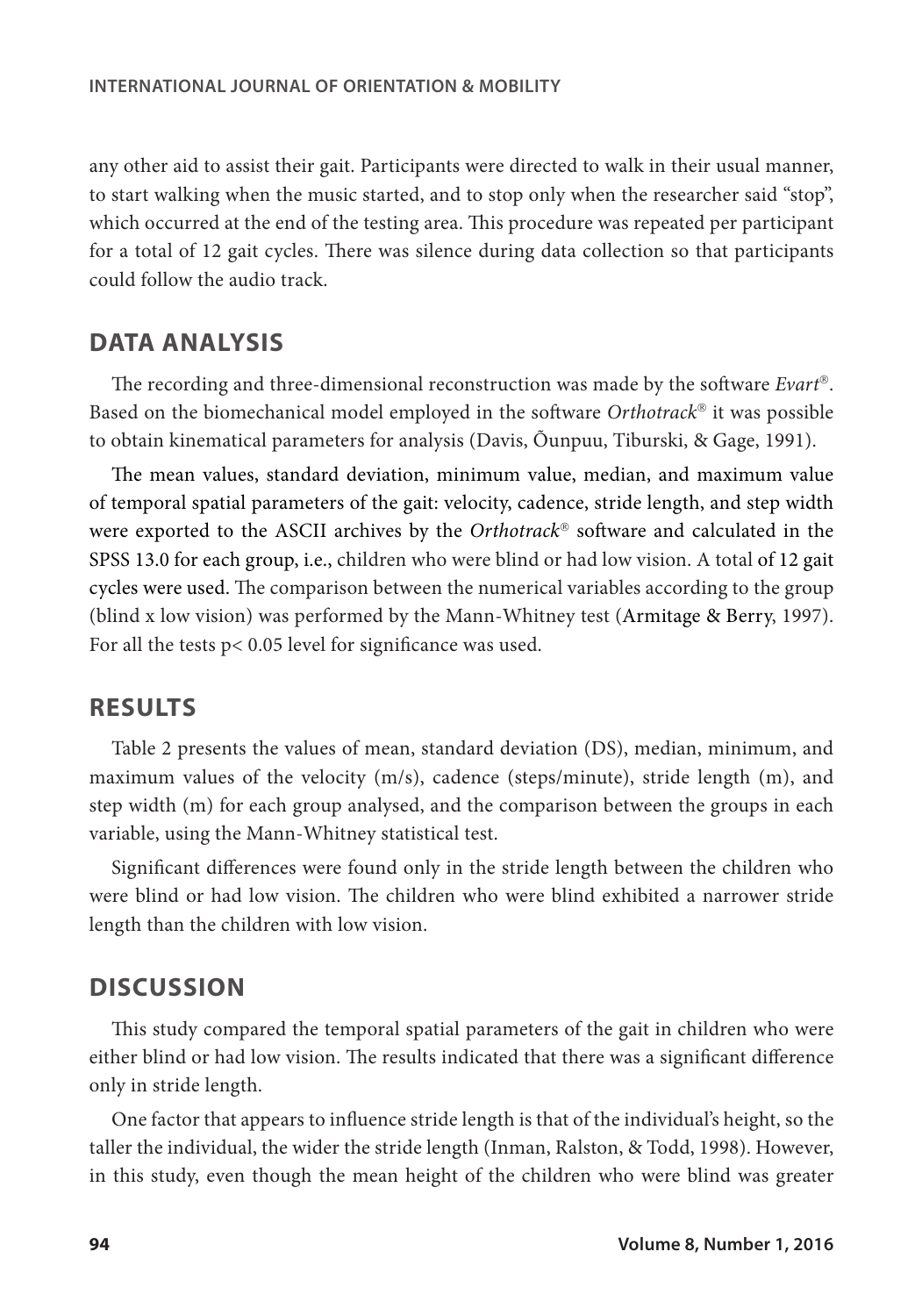#### **INTERNATIONAL JOURNAL OF ORIENTATION & MOBILITY**

than that of the children with low vision, the children who were blind obtained a narrower stride length than the children with low vision. This finding might suggest that children who have residual vision are more confident when walking, influencing a longer stride.

| <b>TODIC 4.</b> Data of velocity, cauchet, striut itiigin, step whith, and comparison between groups (binit and<br>low vision LV) by Mann-Whitney test (p). |              |             |         |        |         |         |                |          |  |  |  |
|-------------------------------------------------------------------------------------------------------------------------------------------------------------|--------------|-------------|---------|--------|---------|---------|----------------|----------|--|--|--|
| Variable                                                                                                                                                    | Group        | $\mathbf n$ | Mean    | DS     | Minimum | Median  | <b>Maximum</b> | p        |  |  |  |
| Velocity (m/s)                                                                                                                                              | Blind        | 6           | 0.388   | 0.176  | 0.1     | 0.379   | 0.6            | 0.273    |  |  |  |
|                                                                                                                                                             | LV           | 5           | 0.489   | 0.102  | 0.3     | 0.516   | 0.6            |          |  |  |  |
|                                                                                                                                                             | <b>Total</b> | 11          |         |        |         |         |                |          |  |  |  |
| Cadence (step/<br><i>minute</i> )                                                                                                                           | Blind        | 6           | 114.767 | 21.142 | 92.4    | 112.200 | 139.6          | 0.855    |  |  |  |
|                                                                                                                                                             | LV           | 5           | 107.780 | 12.601 | 97.8    | 100.00  | 121.8          |          |  |  |  |
|                                                                                                                                                             | <b>Total</b> | 11          |         |        |         |         |                |          |  |  |  |
| Stride length (m)                                                                                                                                           | Blind        | 6           | 0.397   | 0.149  | 0.1     | 0.440   | 0.5            | $0.045*$ |  |  |  |
|                                                                                                                                                             | LV           | 5           | 0.548   | 0.079  | 0.4     | 0.578   | 0.6            |          |  |  |  |
|                                                                                                                                                             | Total        | 11          |         |        |         |         |                |          |  |  |  |
| Step width $(m)$                                                                                                                                            | Blind        | 6           | 0.133   | 0.025  | 0.1     | 0.131   | 0.17           | 0.272    |  |  |  |
|                                                                                                                                                             | LV           | 5           | 0.116   | 0.018  | 0.1     | 0.121   | 0.12           |          |  |  |  |
|                                                                                                                                                             | Total        | 11          |         |        |         |         |                |          |  |  |  |

# **Table 2.** Data of velocity, cadence, stride length, step width, and comparison between groups (blind and

#### $p < 0.05$

No studies were found that had analysed the gait of children with vision impairment by kinematics. However, when the results of this study were compared with those of the Hernandéz, Reyes, Urióstegui, Carrera, and Sanpablo (2010) study it suggests that the participant's (children) vision impairment influenced the velocity linear parameter values of cadence and stride length. The Hernandéz et al. study (2010) analysed the linear parameters of the gait in children with sight without motor disorders, aged between six and seven years (a similar age to the children in this study), and the values of velocity, cadence, and stride length were higher than those found in this study.

Although no significant differences were found between the two participant groups across the other variables, i.e., velocity, cadence, and step width, the results of this research are similar to that of other studies which reported individuals' locomotion with vision impairment had been characterised by low velocity and cadence, small stride length, and step width (Aust, 1987).

Aust (1987) described the locomotion in individuals with vision impairment as a shuffling gait with the purpose of improving balance by increasing the time of foot contact with the ground and exploring the environment, resulting in small steps and lower velocity.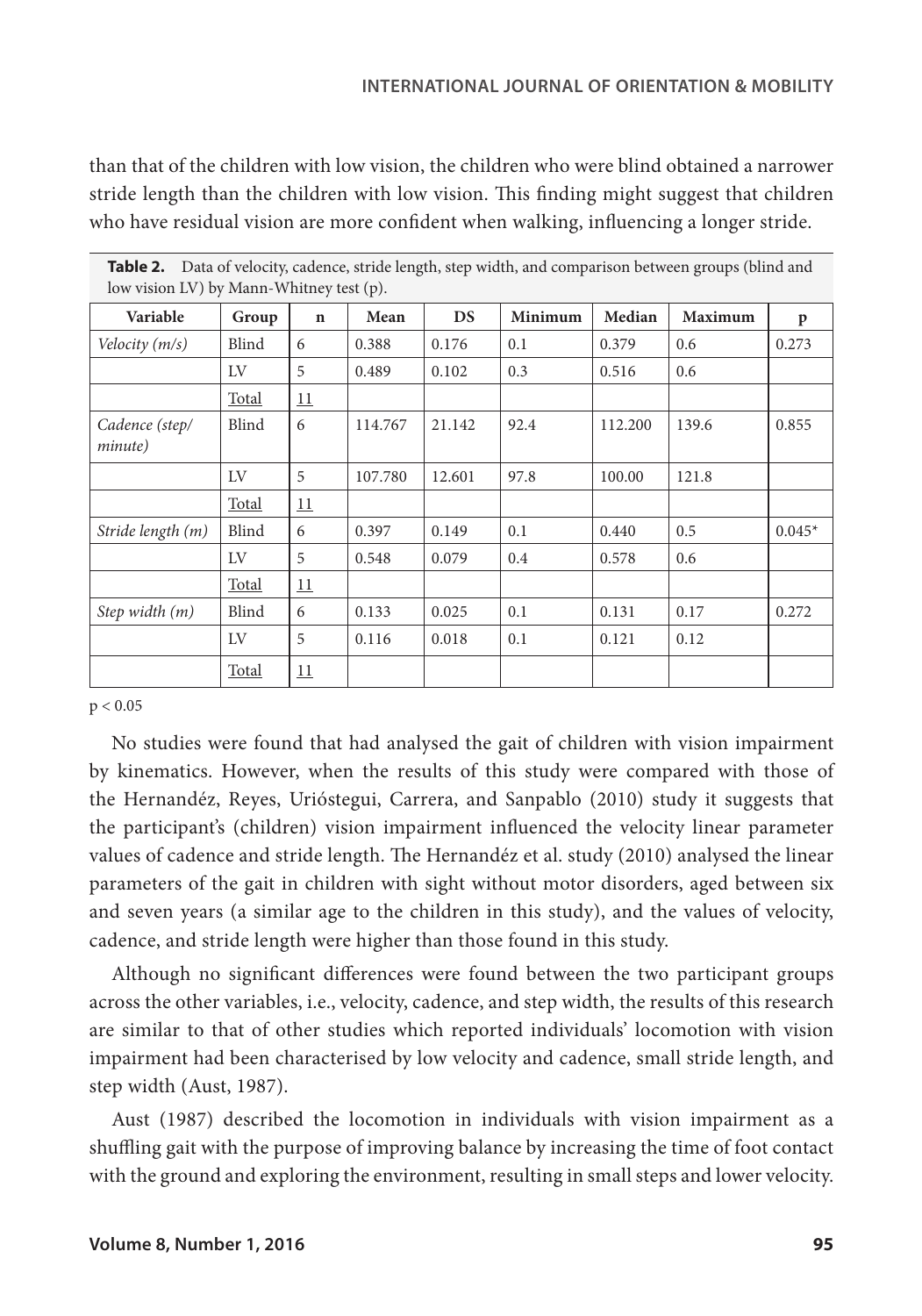Low velocity and guarded walking in individuals with vision impairment could be ways of adjusting to improve stability. For example, vision impairment can delay the postural adjustment necessary to maintain balance when confronted with an obstacle on one's path (Nakamura, 1997).

To walk with low velocity causes a decrease in joint movement, especially in the sagittal plane; in other words, a flexion/extension or anterior/posterior tilt (Kirkwood, Gomes, Sampaio, Culham, & Costigan, 2007). According to Aust (1987) alterations in this plane, such as flexion of the knee and a tilt of the trunk, are typical characteristics of the posture in an individual with vision impairment (Aust, 1987).

England and Granata (2007) emphasised the potential effect of velocity for improved stability during locomotion. According to the authors, the walking velocity interferes in the kinematics, double support time, stride length, and other variables related to improved stability. A high velocity of locomotion implies an increase in the segmental momentum and, consequently, the need for greater neural control to minimise these kinematical alterations. Short steps limit the neuromuscular system to compensate for the mechanical changes or to correct errors.

The low values of temporal spatial parameters obtained by children in this study might be explained as a way of trying to minimise the effects of instability during gait, probably caused by the lack of visual feedback from the environment.

Step width is the reflection of the relation of pelvic width upon the opening of the ankles. The width of the pelvis refers to the body width at the level of the anterior superior iliac spine, and the opening of the ankle refers to the distance between the centres of right and left ankles during the double support phase (Inman, Ralston, & Todd, 1998). Step width should be from 0.05 to 0.10 metres during locomotion in individuals with sight without motor disorders (Lippert, 2003).

Both participant groups in this study presented a mean step width of over 0.10 metres. According to Kendall, Mccreary, Provance, Romani, and Rodgers (2005), the wider step width provides better balance, and could explain the higher values for this variable during these children's locomotion.

The impact of visual deprivation on gait is apparently related to the important role of vision on postural control. This was observed by Hallermans et al. (2009) that compared the linear parameters in children with sight (between three and 11 years) without motor disorders, and in adults with sight without motor disorders under two conditions: eyes open and eyes closed. Both the adults and children with eyes closed obtained low values of velocity, cadence and stride length, and a wide step width. However, the authors observed that children were more affected by deprivation of visual information than were the adults.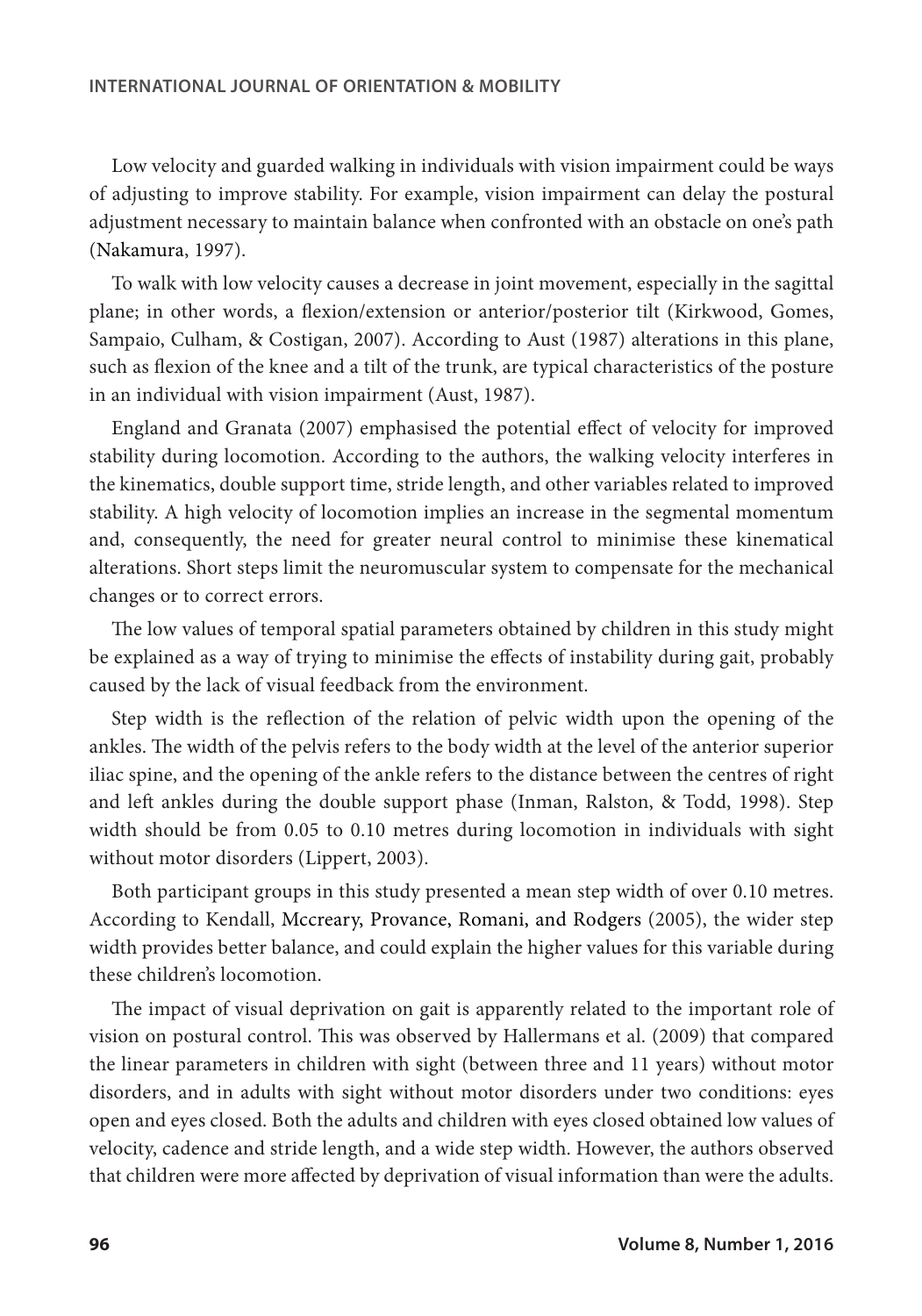This conclusion, according to these authors, could be explained by the children relying more heavily on visual information during locomotion or because the other sensory systems had not yet fully developed to take postural control.

The characteristics of gait presented by the children in this study were similar to those in children who were starting to walk, which aligns with the report by Sánchez (1994). Sánchez continues to emphasise the importance of correcting gait pattern, as well as all other postures that are acquired before gait, as soon as possible so that this pattern does not remain throughout children's lives.

There seems to be a difference between the neuropsychomotor development in children with vision impairment and that of children with sight. Neuropsychomotor development is a dynamic process of interaction with the environment on the maturation of sensorimotor structures occurring through the continuous exchange between stimulus and response (Figueira, 2000). However, with the deprivation of the visual sense comes the slowing of the process because it is necessary to make adaptations in the use of residual vision and other remaining senses (Levtzion-Korach, Tennenbaum, Schnitzer, & Ornoy, 2000).

Among the possible causes that can affect neuropsychomotor development in children are: the lack of vision as a motivation to execute movement; a lack of motor experience due to protective parents and their anxiety about the way they touch or handle their children; fear of the unknown environment, and stimulation activities provided at an older age and late phase of neuropsychomotor development (Sánchez, 1994).

One of the ways to stimulate the psychomotor development in children with vision impairment is through O&M training. Orientation and mobility training should commence at an early age at the onset of children's first spontaneous and intentional body movements (Bruno & Mota, 2001; Skellenger & Sapp, 2010). Participants in this study had received O&M training though at a later stage in development. For example, the children who are blind began O&M intervention at about 10 months, and for children with low vision at about 17 months of age. At these stages children with vision impairment should be starting to sit without support and make their first independent steps (Revuelta & López, 2004). The late start in O&M might have contributed to the gait characteristics demonstrated by the children in this study.

### **CONCLUSION**

The study identified little difference between the gait of children who are blind and those with low vision. Perhaps the low number of participants and the late commencement of O&M could have influenced the results. Despite this, the study revealed the presence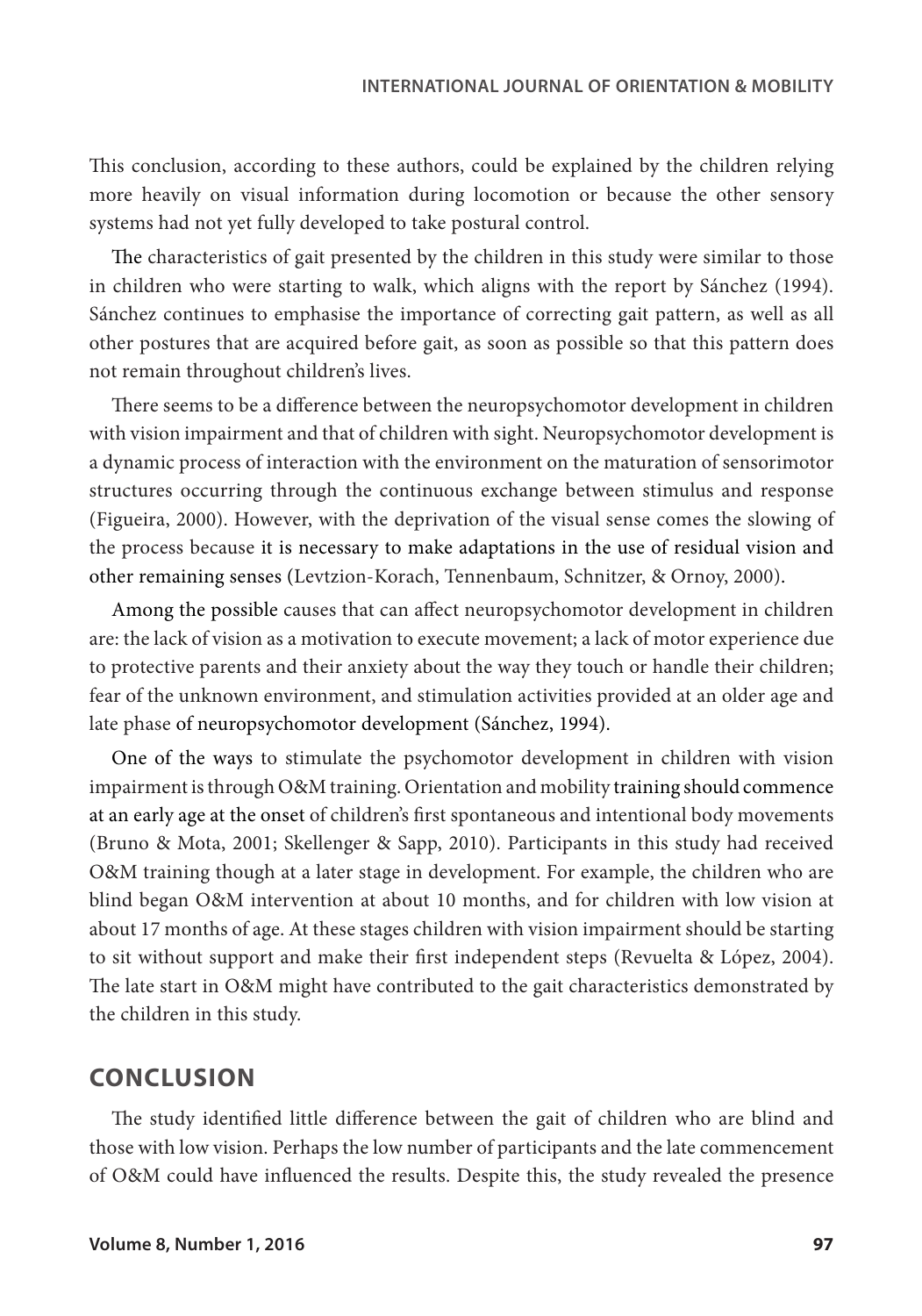of adaptations in gait of children with vision impairment including wide step width, low velocity, cadence and stride length, which seems to have improved their balance. These adaptations in gait might be the result of an absence or lack of vision which has an important role in locomotion. The findings suggest the importance of commencing O&M training at an early age, when children with vision impairment first experience movement so that inadequate posture and movements are corrected. This might assist these children to acquire a gait similar to that of their sighted peers.

#### **ACKNOWLEDGEMENTS**

To CNPq (Conselho Nacional de Desenvolvimento Científico e Tecnológico) for financial support by fellowship in order to develop this research. To Centro Universitário São Camilo by partnership in this study. To Associação Brasileira de Assistência ao Deficiente Visual – Laramara by partnership in this study.

#### **REFERENCES**

- Albert, G. L. (2010). Estimulación motora en niños con déficit visual: Plan de actividades para alumnos de primero de Primaria [Experiencia]. *Integración. Revista sobre discapacidad visual*, *56*. Retrieved from: http://www.once.es/new/serviciosespecializados-en-discapacidad-visual/publicaciones-sobre-discapacidad-visual/ revista-integracion
- Armitage, P., & Berry, G. (1997). *Estadística para la investigación biomédica* (3ª. ed.). Madrid: Harcourt Brace.
- Aust, A. M. D. (1987). Kinesiology. In W. R. Wiener, R. L. Welsh, & B. B. Blasch (Eds.), *Foundations of orientation and mobility* (3rd ed., Vol. 1, pp. 37-72). New York: AFB Press.
- Brasil. Ministério da Educação e Secretaria de Educação Especial. (2003). *Saberes e práticas da inclusão: Dificuldades da comunicação e sinalização: Deficiência visual*. (2nd ed.). Brasília: MEC, SEESP. Retrieved from: http//portal.mec.gov.br/ arquivos/ pdf/ dificuldade 4. pdf
- Bruno, M. M. G., & Mota, M. G. B. (2001). *Programa de capacitação de recursos humanos do ensino fundamental: Deficiência visual.* v. 1. Brasília: Ministério da Educação. Secretaria de Educação Especial. Retrieved from: http// www.mec.gov.br/seesp/pdf/def\_visua\_1. pdf.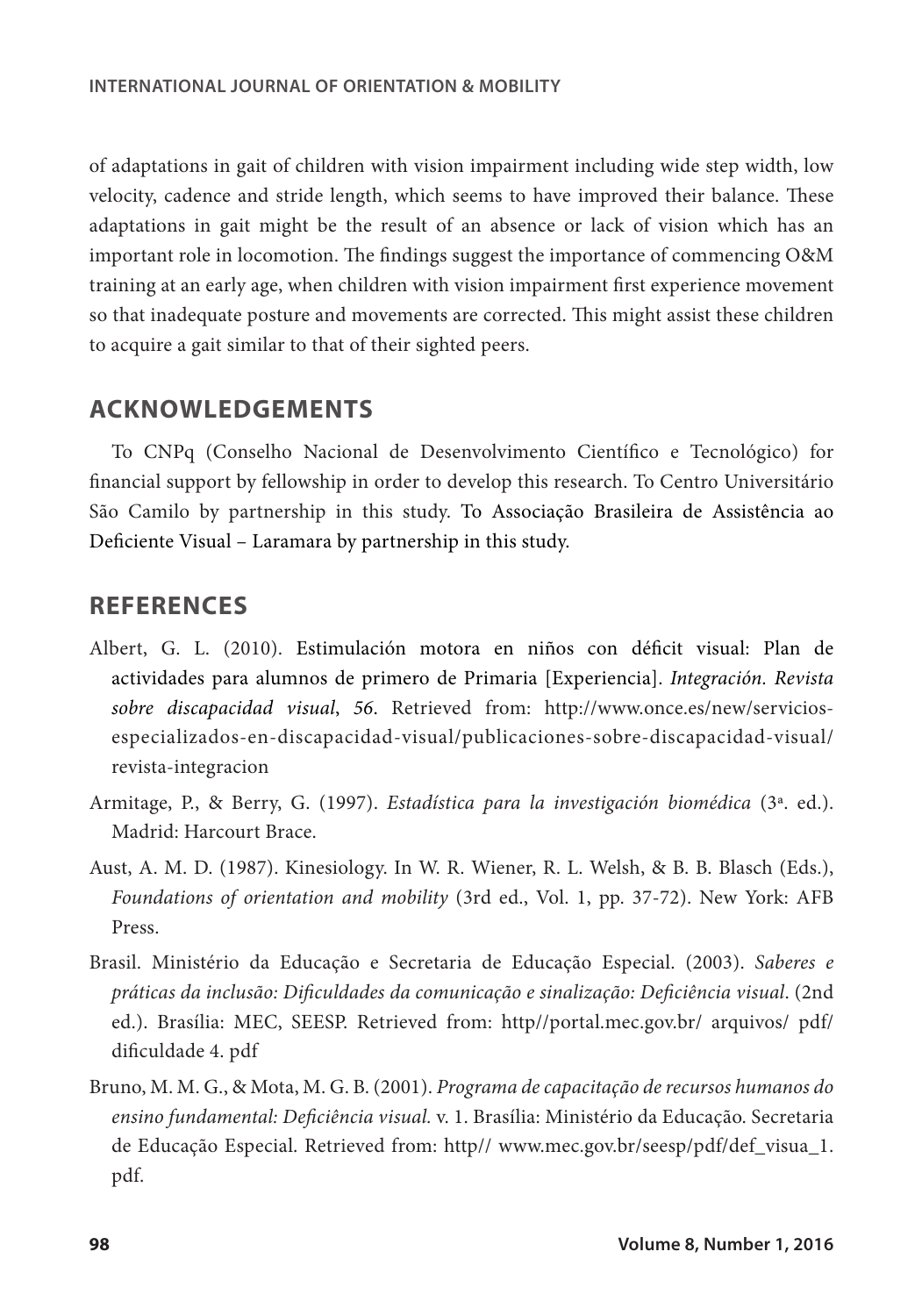- Davis, R. B., Õunpuu, S., Tiburski, D., & Gage J. R. (1991). A gait analysis data collection and reduction technique. *Human Movement Science, 10*(5), 575-587.
- England, S. A., & Granata, K. P. (2007). The influence of gait speed on local dynamic stability of walking. *Gait & Posture, 25*, 172-178.
- Figueira, M. M. A. (2000). Assistência fisioterapia à criança portadora de cegueira congênita. *Revista Benjamin Constatnt, 17*, 1-22. Retrieved from: http://200.156.28.7/ Nucleus/media/common/Nossos\_Meios\_RBC\_RevDez2000\_ARTIGO2.RTF
- Hallermans, A., Beccu, S., Loock, K. V., Ortibus, E., Truijen, S., & Aerts, P. (2009). Visual deprivation leads to gait adaptations that are age- and context-specific: l. Step-time parameters. *Gait & Posture, 30*(1), 55-59.
- Hernandéz, A. M., Reyes, G. R., Urióstegui, I. Q., Carrera, L. N., & Sanpablo, A. I. P. (2010). Temporal and spatial gait parameters analysis in non-pathological Mexican children. *Gait & Posture, 32*(1), 78-81.
- Inman, V., Ralston, H. J., & Todd, F. (1998). *Human walking*. Baltimore, MD: Williams and Wilkins.
- Kendall, F. P., Mccreary, E. K., Provance, P. G., Romani, W. A., & Rodgers, M. M. (2005). *Muscles: Testing and function with posture and pain*. Baltimore: Lippincott, Williams & Wilkins.
- Kirkwood, R. N., Gomes, H. A., Sampaio, R. F., Culham, E., & Costigan, P. (2007). Análise biomecânica das articulações do quadril e joelho durante a marcha em participantes idosos. *Acta Ortop Bras, 15*(5), 267-271.
- Kuyk, T., Elliott, J. L., Wesley, J. et al. (2004). Mobility function in older veterans improves after blind rehabilitation. *Journal of Rehabilitation Research & Development, 41*(3a), 337-346.
- Levtzion-Korach, O., Tennenbaum, A., Schnitzer, R., & Ornoy, A. (2000). Early motor development of blind children. *Journal of Paediatrics and Child Health, 36*, 226-229.
- Lippert, L. S. (2003). *Cinesiologia clínica para fisioterapeutas.* Rio de Janeiro: Guanabara Koogan.
- Nakamura, T. (1997). Quantitative analysis of gait in the visually impaired. *Disability and Rehabilitation, 19*(5), 194-197.
- Navarro, A. S., Fukujima, M. M., Fontes, S. V., Matas, S. L. A., & Prado, G. F. (2004). Balance and motor coordination are not fully developed in 7 years old blind children. *Arq Neuropsiquiatr, 62*(3A), 654-657.